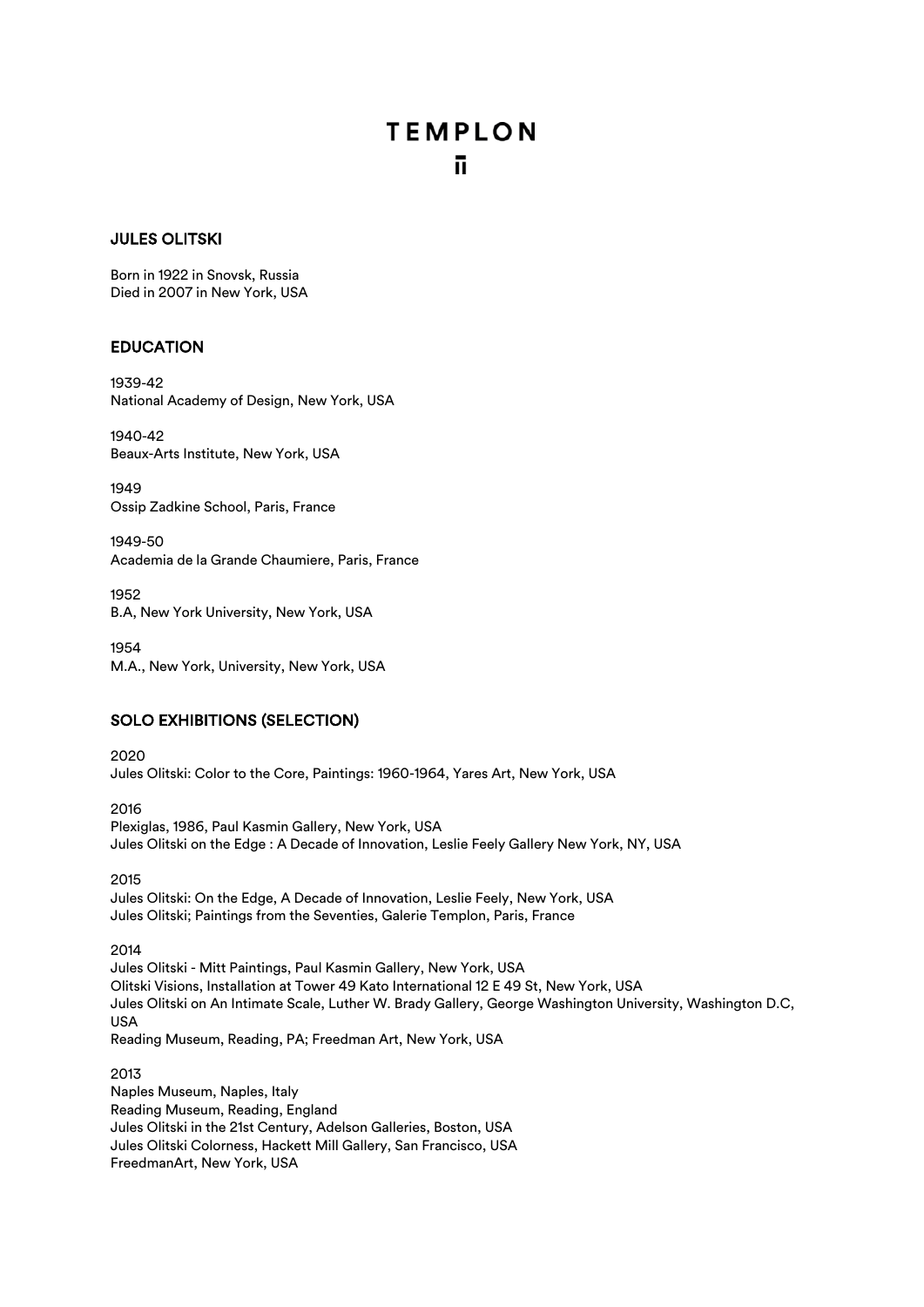## 2012

The Museum of Fine Arts, Houston, USA The Toledo Museum of Art, Toledo, Spain American University Museum at The Katzen Arts Center, Washington, USA Luther Brady Gallery, George Washington Univ., Washington, USA

## 2011

Daura Gallery Lynchburg College, Lynchburg, USA FreedmanArt, New York, USA Revelations: Major paintings by Jules Olitski, Kemper Museum of Contemporary Art, Kansas city, USA

## 2010

The Butler Museum of American Art, Youngstown, USA Hackett Mill, San Francisco, USA Opalka Gallery, The Sage Colleges of Albany, Albany, USA The Everson Museum, Syracuse, USA

## 2009

The Weatherspoon Museum U of NC at Greensboro, USA The Luther W. Brady Art Gallery, George Washington U. Washington, USA

## 2008

Jules Olitski An Inside View, A Survery of Prints 1954-2007, The Brattleboro Museum, Brattleboro, USA

### 2007

Jules Olitski at 85, Work from the 1980s, Gallery Camino Real, Boca Raton, USA Jules Olitski The Late Paintings A Celebration, Knoedler and Company, New York, USA

## 2006

Jules Olitski The Seventies Painting and Sculpture, Paul Kasmin, New York, USA Jules Olitski Works on Paper, The Luther W. Brady Art Gallery, George Washington U. Washington, USA

2005 Jules Olitski Six Decades, Goldman Warehouse, Miami, USA Gallery Camino Real, Boca Raton, USA Virginia Lynch, Tiverton, USA Jules Olitski Matter Embraced, Knoedler and Company, New York, USA

## 2004

Marianne Friedland, Naples, Italy Jules Olitski- Half a Life's Work, Mizel Art Center, Denver, USA

## 2003

With Love and Disregard- New Paintings by Jules Olitski, and 80th Birthday Celebration Continues, Ameringer Yohe Fine Art, Boca Raton, USA Jules Olitski, Spray Paintings of the 1960's, Ameringer Yohe Fine Art, New York, USA

Voyages: Recent Paintings by Jules Olitski, The McIninch Art Gallery, SNHU Manchester, England Jules Olitski A Ten-Year Retrospective 1993-2003, Thorne-Sagendorph Gallery, Keene State College, Keene, USA

## 2002

Ameringer/Howard /Yohe, New York, USA New Works on Paper and Intimate Paintings, Ameringer/Howard/Yohe, Boca Raton, USA Recent Works, Marianne Friedland, Naples, Italy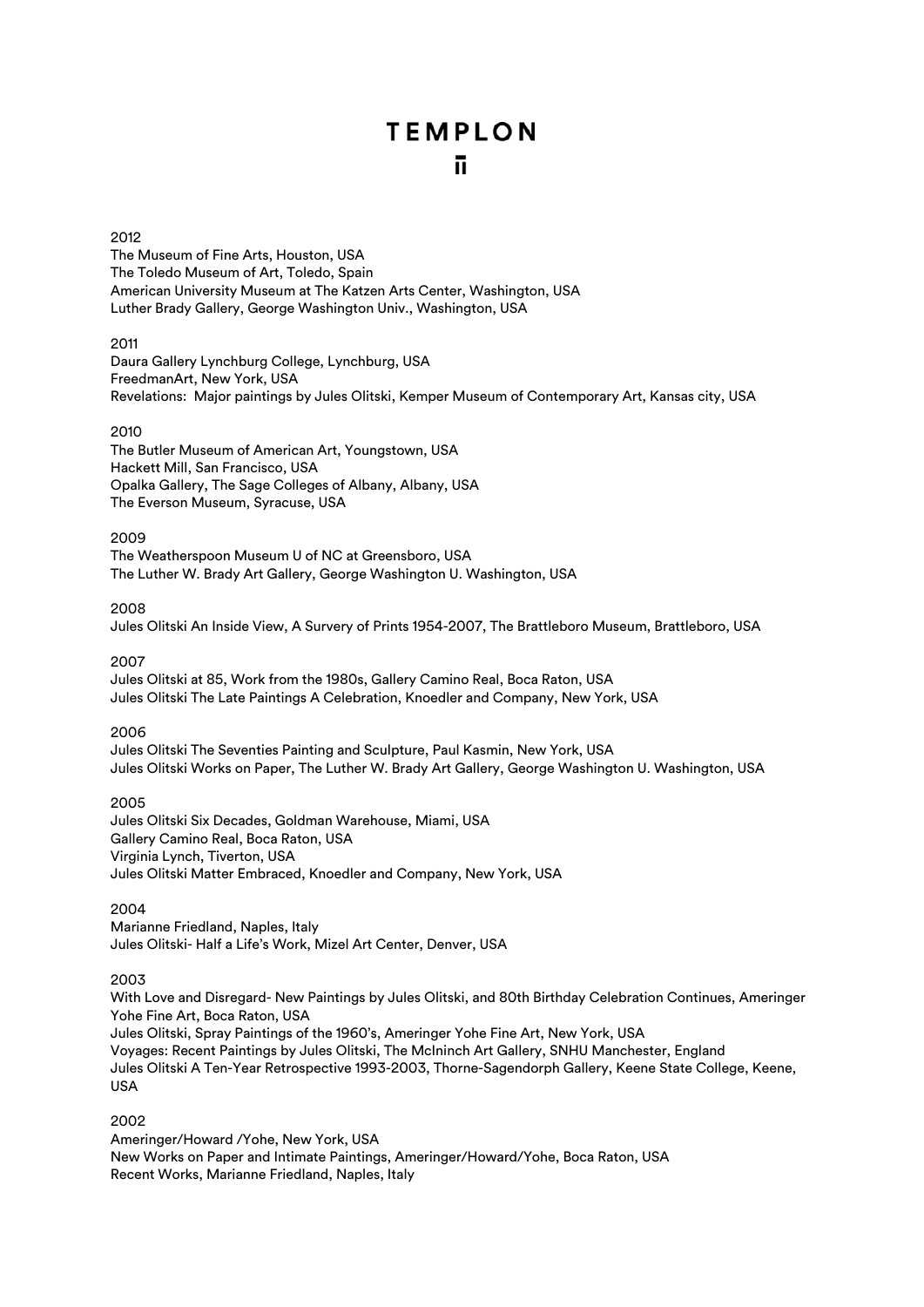Passages, Bernard Jacobson Gallery, London, England Annandale Galleries, Sydney, Australia Watercolors and Pastels, Elizabeth Leach Gallery, Portland, USA Virginia Lynch, Tiverton, USA Olitski Works on Paper The 1960's, Gallery V, Columbus, USA Eye on Olitski: Selections from the Permanent Collection, Neuberger Museum of Art, Purchase, College, SUNY, Purchase, USA

## 2001

Bonington Gallery, Nottingham Trent Univ.Nottingham, England Jules Olitski New Work On Paper, Ameringer/Howard, Boca Raton, USA Jules Olitski Recent Paintings, Dorothy Blau Gallery, Bay Harbor Islande Jules Olitski New Works on Paper, Virginia Lynch Gallery, Tiverton, USA C.W. White Gallery, Portland, USA

## 2000

Annandale Galleries, Sydney, Australia Charles Nodrum Gallery, Melbourne, Victoria, Australia Virginia Lynch Gallery, Tiverton, USA The Butler Institute of American Art, Youngstown, USA Jules Olitski-New Work, Ameringer/Howard Fine Art, New York, USA Perrella Gallery, Fulton Montgomery Com College, Johnstown, USA

## 1999

Bernard Jacobson Gallery, London, England Marianne Friedland Gallery, Naples, Italy Galeria Metta, Madrid, Spain Drabinsky Friedland Gallery, Toronto, Canada Mary McGowan Fine Art, Concord, USA Jules Olitski Print Retrospective, Thorne Sagendorph Gallery, Keene, USA Jules Olitski- New Paintings, Bernard Jacobson Gallery, London, England Five Decades of Jules Olitski- A Traveling Retrospective including Prints, Paintings, Drawings and Sculpture Philharmonic Center for the Arts, Naples, Italy Jules Olitski New Works on Paper, Gallery V, Columbus, USA

## 1998

Portland Museum, Portland, USA Grimaldis Gallery, Baltimore, USA Virginia Lynch Gallery, Tiverton, USA Gould Academy, Bethel, USA Long Fine Art, New York, USA

## 1997

Marianne Friedland Gallery, Naples, Italy CS Schulte Gallery, Milburn, USA Long Fine Art, New York, USA Virginia Lynch Gallery, Tiverton, USA Hodecker Gallery, Waterville Valley, USA Jules Olitski Recent Pastels and Watercolors of Winnipesaukee, Belknap Mills, Laconie, Grèce Jules Olitski - The Landscapes, Butler Institute, Youngstown, USA The Watercolours of Jules Olitski, Drabinsky Friedland Gallery, Toronto, USA Thirty Years- An Anniversary Exhibition, and Jules Olitski - New Landscapes, Gallery Camino Real, Boca Raton, USA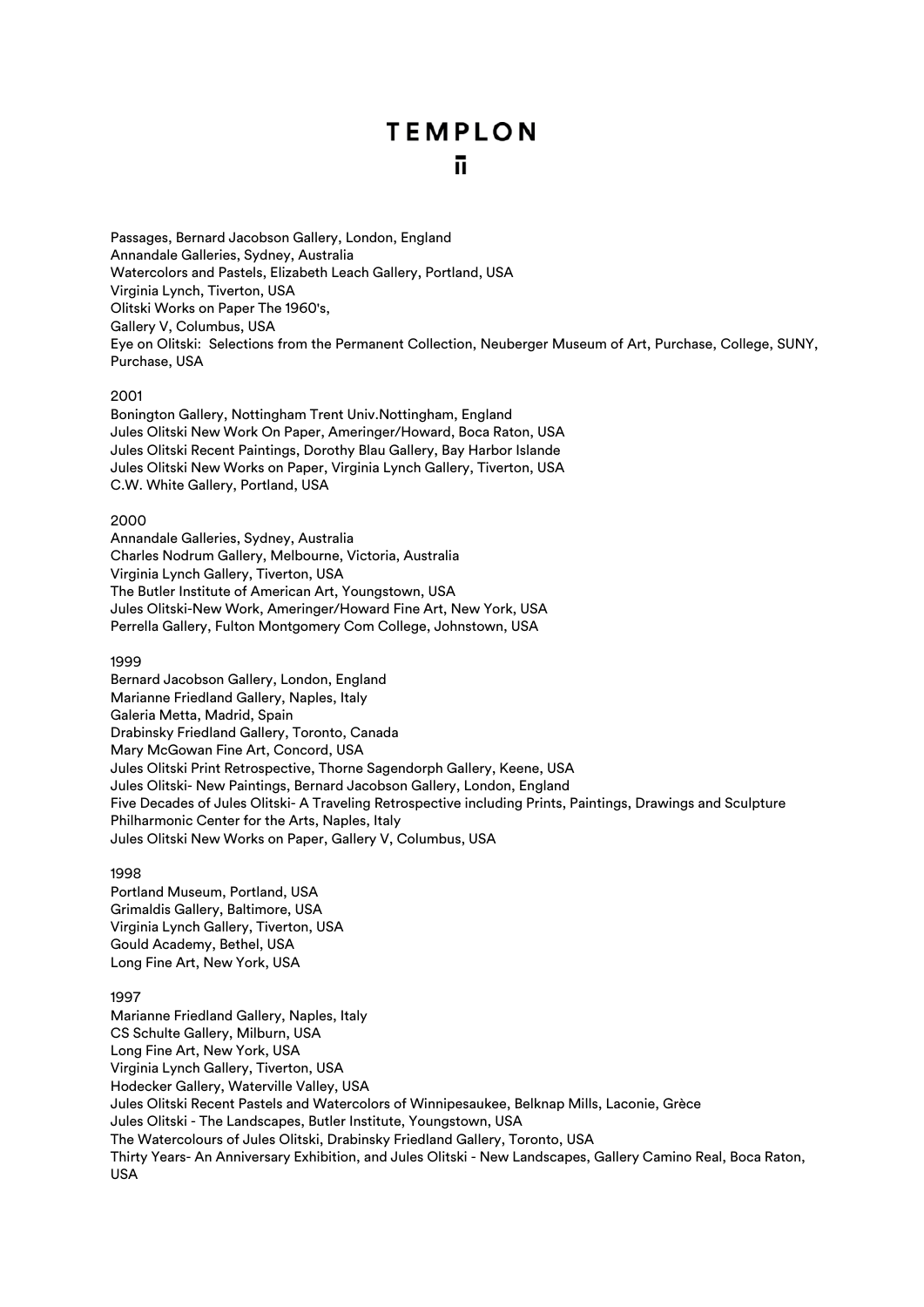#### 1996

A Selected Retrospective , Gallery Camino Real, Boca Raton, USA Important New Works, Drabinsky-Friedland Galleries, Toronto, Canada New Landscapes by Jules Olitski , Thorne Sagendorph, Keene, USA Jules Olitski Over the Years, Dorothy Blau, Bay Harbor Island, USA Long Fine Arts, New York, USA

#### 1995

Retrospective C.S. Schulte Galleries, Milburn, USA Jules Olitski-Three New Paintings, Andre Emmerich, New York, USA Jules Olitski- New Monotypes, Long Fine Arts, New York, USA

## 1994

Gallery Camino Real, Boca Raton, USA The New Gallery, University of Miami, Coral Gables, USA Salander-O'Reilly Galleries, New York, USA Monotypes, Long Fine Arts, New York, USA Jules Olitski At the New Gallery, The New Gallery, University of Miami, Coral Gables, USA Jules Olitski-Selected Paintings: 1963-1995, C.S. Schulte Gallery, Milburn, USA

## 1993

Salander-O'Reilly Galleries, New York, USA Jules Olitski; A Retrospective, Retrospective Thorne Sagendorph Gallery, Keene State College, Keene, USA

#### 1992

Gallery Camino Real, Boca Raton, USA Salander-O'Reilly Galleries, Berlin, Germany

#### 1991

David Winton Bell Gallery, Brown Univ., Providence, USA Galeria Afinsa, Porto, Portugal Salander-O'Reilly Galleries, New York, USA

#### 1990

Retrospective Salander-O'Reilly Galleries, New York, Los Angeles, Afinsa Lagasca, Madrid, Galerie Montaigne, Paris, Francis Graham Dixon Gallery, London A Retrospective-Three Decades, The Buschlen/Mowatt Gallery, Van Couver, Canada An Important Exhibition of Paintings: 1952-1990, organized by Salander-O'Reilly Galleries et Canal Arts; Galerie Montaigne, Paris, France; Francis Graham-Dixon Gallery, London; Salander O'Reilly Galleries, New York, Galeria Afinsa/Almirante, Madride, Salander O'Reilly Galleries, Beverly Hills

## 1989

Paintings of the 60's,Yares Gallery, Scottsdale Print Retrospective Associated American Artists, New York, USA Gallery One, Toronto, Canada Elca London Galerie, Montréal, Canada Francis Graham Dixon Gallery, London, Englands Spray Paintings of the 1960's, Andre Emmerich Gallery, New York, USA

1988 Hokin Gallery, Palm Peach, USA The Early 60's, Andre Emmerich Gallery, New York, USA Gallery One, Toronto, Canada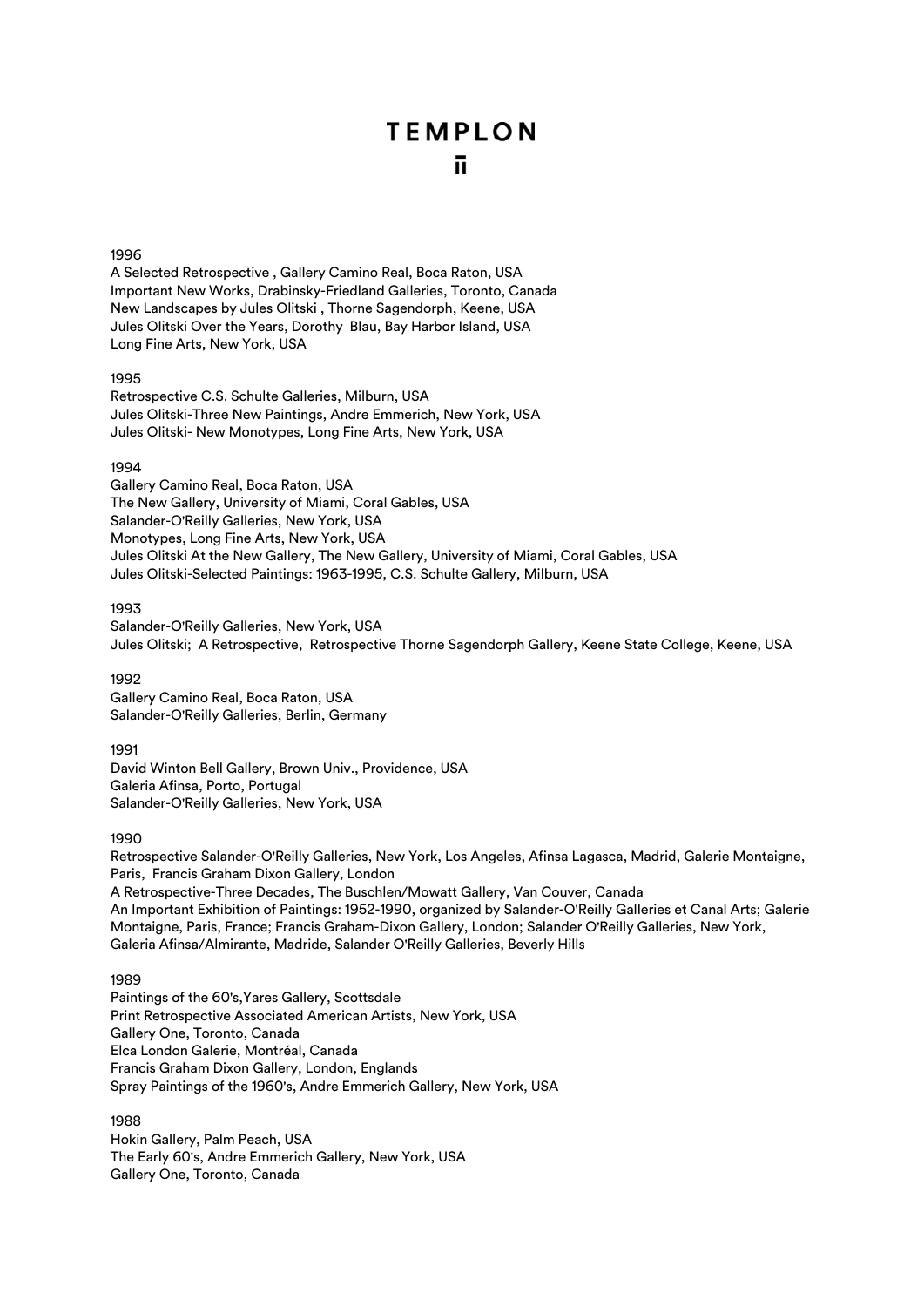Andre Emmerich Gallery, New York, USA

## 1987

M. Knoedler & Co., New York, USA Meredith Long & Co., Houston, USA Gallery Camino Real, Boca Raton, USA Galerie Wentzel, Cologne, Germany Plexiglas Sculpture, Andre Emmerich Gallery, New York Gallery One, Toronto, Canada Edith C. Blum Art Institute, Bard College, Annandale-on-Hudson, USA

#### 1986

Andre Emmerich Gallery, New York, USA Retrospective 1962-1985, Yares Gallery, Scottsdale USA Gallery One, Toronto, Canada Galerie Wentzel, Cologne, Germany Plexiglas Sculpture, Yares Gallery, Scottsdale, USA

## 1985

La Musee de Valence, Valence, France Duke University Museum of Art, Durham, USA M. Knoedler & Co., New York, USA Sculpture, Galerie Wentzel, Cologne, Germany The Lamont Gallery, Phillips Exeter Academy, Exeter, USA

#### 1984

Andre Emmerich Gallery, New York, USA Yares Gallery, Scottsdale, USA Gallery One, Toronto, Canada Retrospective Fondation du Chateau De Jau, Perpignan, France Galerie Daniel Templon, Paris, France Jules Olitski, Fondation du Château de Jau, Perpignan, France

## 1983

Gallery One, Toronto, Canada M. Knoedler & Co., New York, USA Yares Gallery, Scottsdale, USA Galerie Wentzel, Cologn, Germany Harcus Gallery, Boston, USA

#### 1982

Gallery One, Toronto, Canda Downstairs Gallery, Edmonton, USA Harcus/Krakow Gallery, Boston, USA Meredith Long & Co, Houston, USA Martha White Gallery, Louisville, USA

#### 1981

M. Knoedler & Co., New York, USA Gallery One, Toronto, Canada Galerie Wentzel, Hamburg, USA Janus Gallery, Los Angeles, USA Knoedler Gallery, London, Englands Andre Emmerich Gallery, New York, USA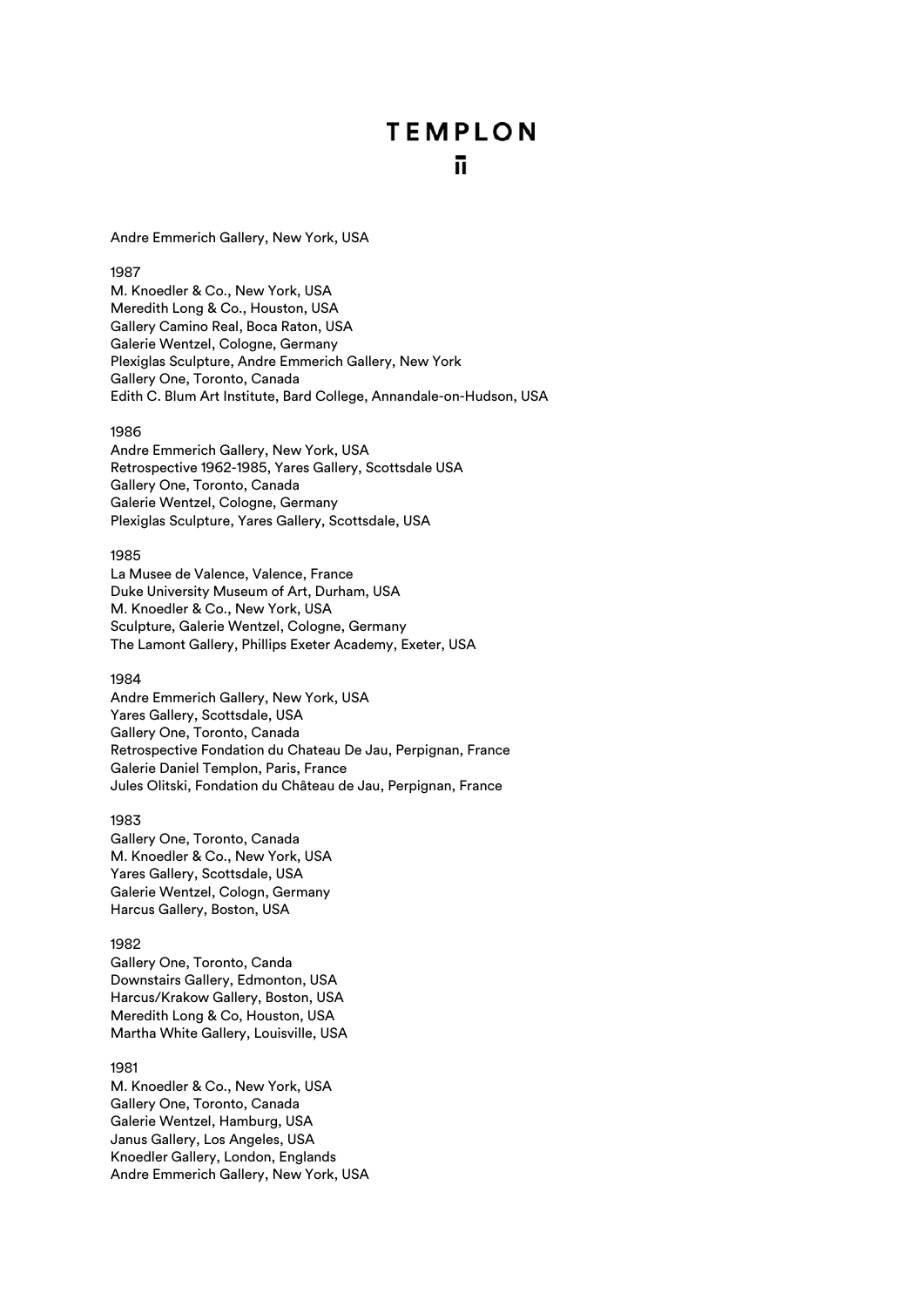Harcus/Krakow Gallery, Boston, USA The Downstairs Gallery, Edmonton, USA Meredith Long & Co., Houston, USA

#### 1980

Downstairs Gallery, Edmonton, USA Galerie Daniel Templon, Paris, France Theo Waddington Galleries, Toronto, Canada Andre Emmerich Gallery, New York, USA

#### 1979

Andre Emmerich Gallery, Zurich, Switzerland M. Knoedler & Co., New York, USA Edmonton Art Gallery, Edmonton, USA

#### 1978

Andre Emmerich Gallery, New York, USA David Mirvish Gallery, Toronto, Canada Harcus-Krakow Gallery, Boston, USA

#### 1977

Knoedler Contemporary Art, New York, USA Museum of Fine Arts, Boston (sculpture); Hirshhorn Museum and Sculpture Garden, Washington, USA Berlinische Galerie, Berlin, Germany Galerie Wentzel, Hamburg, Germany Olitski New Sculpture, Museum of Fine Arts, Boston, USA

#### 1976

David Mirvish Gallery, Toronto, Canada Knoedler Contemporary Art, New York, USA Life Drawings, Noah Goldowsky, New York, USA FIAC,with David Mirvish Gallery, (Toronto), Paris, France Watson/de Nagy & Co., Houston, USA Jules Olitski-Life Drawings Noah Goldowsky, New York, USA

### 1975

Knoedler Contemporary Art, New York, USA Waddington Galleries II, London, England Galerie Wentzel, Hamburg, Germany Dart Gallery, Chicago, USA

#### 1974

Andre Emmerich Gallery, Zurich, Switzerland Knoedler Contemporary Art, New York, USA Galeria dell'Ariente, Milan, Italy Life Drawings, Corcoran Gallery of Art, Washington, USA David Mirvish Gallery, Toronto, Canada

## 1973

Andre Emmerich Gallery, Zurich, Switzerland Lawrence Rubin Gallery, New York, USA David Mirvish Gallery, Toronto, Canada Knoedler Contemporary Art, New York, USA Pasadena Museum of Modern Art, Pasadena, USA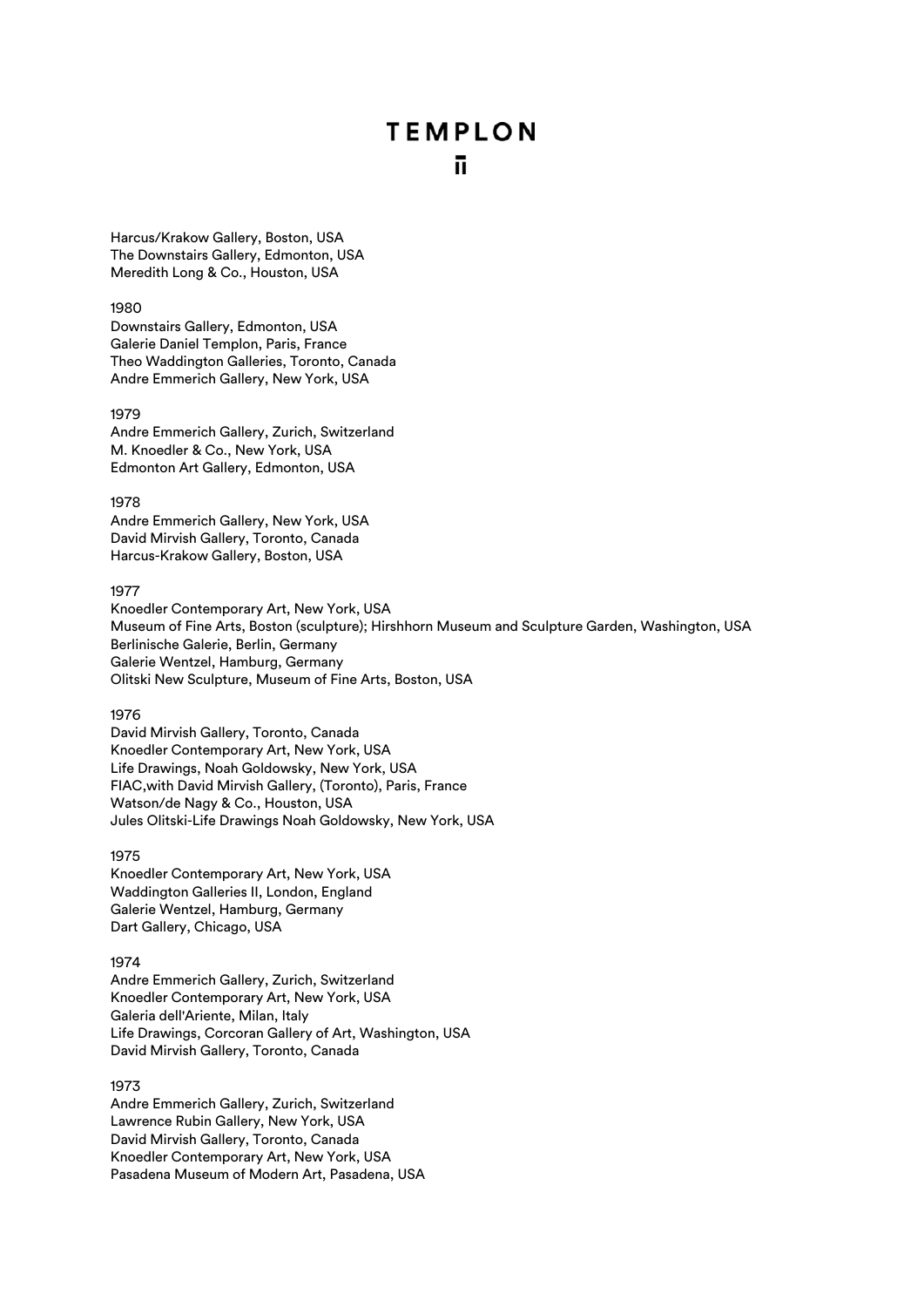Retrospective, Museum of Fine Arts, Boston, USA Albright-Knox Art Gallery, Buffalo, USA Whitney Museum of American Art, New York, USA

#### 1972

Lawrence Rubin Gallery, New York, USA David Mirvish Gallery, Toronto, Canada

1971

David Mirvish Gallery, Toronto, Canada

1970 Kasmin Gallery, London, England Lawrence Rubin Gallery, New York, USA

1969

Metropolitan Museum of Art, New York Kasmin Gallery, London, England Lawrence Rubin Gallery, London, England

1968

Institute of Contemporary Art, University of Pennsylvania, USA Philadelphia in cooperation with the Hayden Gallery, M.I.T., Cambridge, England Andre Emmerich Gallery, New York, USA David Mirvish Gallery, Toronto, Canada Kasmin Gallery, London, England The Sculpture of Jules Olitski, The Metropolitan Museum of Art, New York, USA

1967

Jules Olitski: Paintings, 1963-1967, The Corcoran Gallery of Art, Washington, D.C.; San Francisco Museum of Art, USA Pasadena Museum, Ca. San Francisco Museum of Art, USA Andre Emmerich Gallery, New York, USA Poindexter Gallery, New York, USA

1966

Nicholas Wilder Gallery, Los Angeles, USA David Mirvish Gallery, Toronto, Canada Andre Emmerich Gallery, New York, USA

1965

Poindexter Gallery, New York, USA Kasmin Gallery, London, England Poindexter Gallery, New York, USA David Mirvish Gallery, Toronto, Canada

1964

Richard Gray Gallery, Chicago, USA Poindexter Gallery, New York, USA Kasmin Gallery, London, England Galerie Lawrence, Paris, France David Mirvish Gallery, Toronto, Canada

1963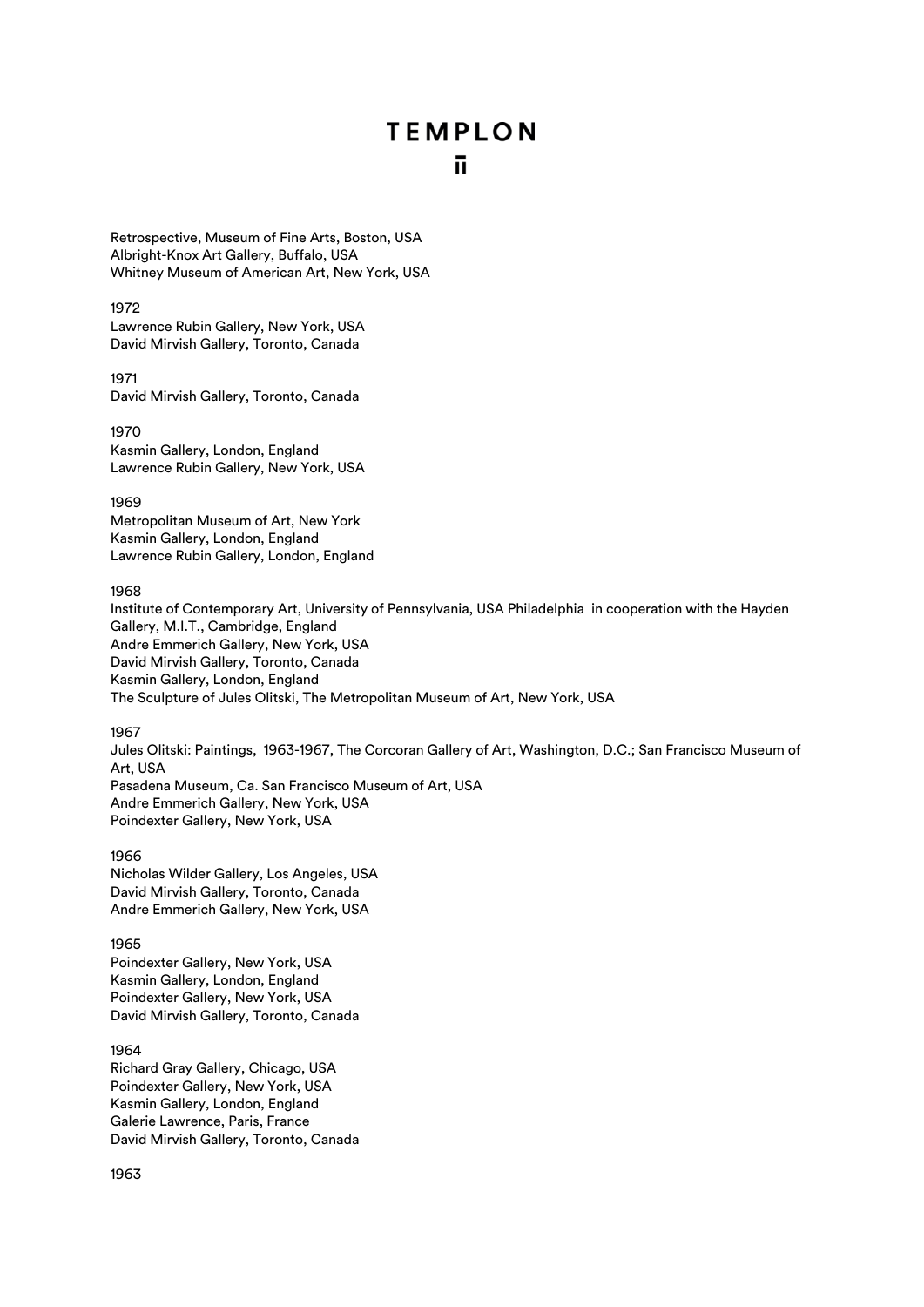Galeria Santacroce, Florence, Italy Poindexter Gallery, New York, USA Galeria Topazia Alliata, Rome, Italy Toninelli Arte Moderne, Milan, Italy

1962

Poindexter Gallery, New York, USA New Gallery, Bennington College, Bennington, USA

1961 Poindexter Gallery, New York, USA

1960 French & Co., New York, USA

1959 French & Co., New York, USA

1958 Iolas Gallery, New York, USA

1951 Galerie Huit, Paris, France

# GROUP EXHIBITIONS (SELECTION)

2019

Caro & Olitski: Les années 1970-1980, Galerie Templon, Paris, France Summer Paintings Exhibition, Paul Kasmin, NY, USA Lyrical Abstraction: Small Scale, Bookstein Projects, New York City, NY, USA

2018

Painting with Method : Neoavantgarde Positions from the Mumok Collection, Museum Moderner Kunst Stiftung Ludwig (MUMOK), Vienne, Autriche

2017

Caro & Olitski: 1965-1968, Painted Sculptures and the Bennington Sprays, Paul Kasmin Gallery, New York, USA Untitled 2011 - paintings and works on paper, Paul Petro Contemporary Art, Toronto, ON, Canada Painting in Paradise: Olitski and Poons in Islamorada, Moorings Gallery Islamorada, Florida, USA

2016

Make Room for Color Field, The Nelson-Atkins Museum of Art, Kansas City, MO, USA PRINTS & DRAWINGS 2016, Belgrave Gallery St Ives, St. Ives, Cornwall, United Kingdom La peinture à l'huile c'est bien difficile…FRAC - Languedoc-Roussilon, Montpellier, France End of Year Review, Loretta Howard Gallery, New York City, NY, USA Summer Painting Exhibition, Paul Kasmin Gallery, New York City, NY, USA

2015

The Patton Collection: A Gift to North Carolina, North Carolina Museum of Art, Raleigh, North Carolina, USA Bold Abstractions: Selections from the DMA Collection 1966–1976, THE Dallas Museum of Art, Texas, USA Pretty Raw, The Rose Art Museum, Brandeis University, Waltham, USA XL: Large-Scale Paintings from the Permanent Collection, The Frances Lehman Loeb Art Center, Vassar College, Poughkeepsie, New York, USA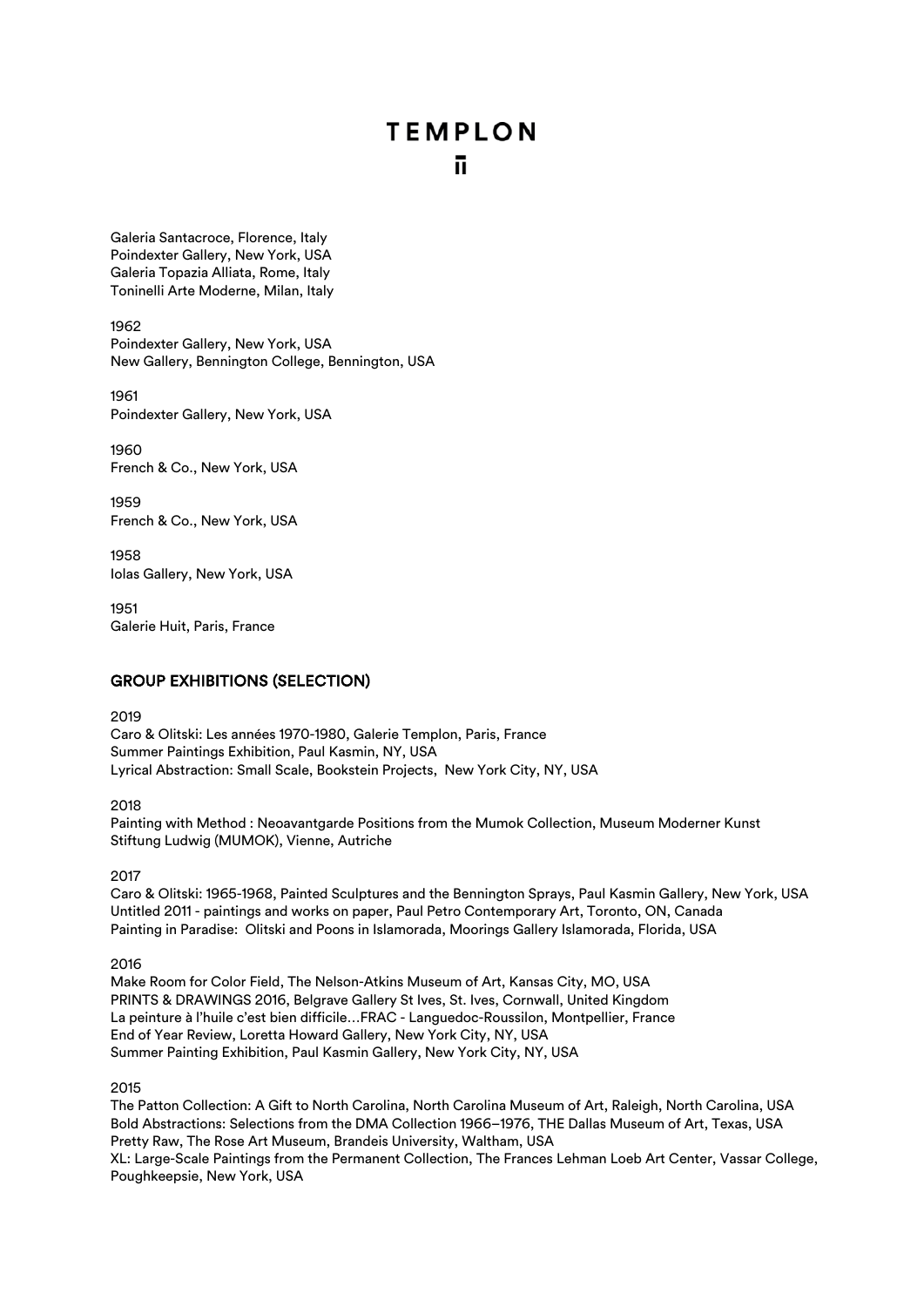White, The Museum of Contemporary Art, Jacksonville, Florida, USA The New York School, 1969: Henry Geldzahler at the Metropolitan Museum of Art, Paul Kasmin Gallery, New York, USA

## 2014

Alexander the Great: The Iolas Gallery 1955-1987, Paul Kasmin Gallery, New York, USA

## 2013

Caro, Frankenthaler, Louis, Motherwell, Noland, Olitski, Stella, curated by Hayden Dunbar, Paul Kasmin Gallery, New York, NY

Anthony Caro and Jules Olitski Masters of Abstraction Draw the Figure , FreedmanArt New York, USA

## 2009

Action/Abstraction: Pollock, de Kooning and American Art 1940 – 1976, The Jewish Museum, New York, USA Saint Louis Art Museum, St. Louis, MO; Albright Knox Art Gallery, Buffalo, NY

## 2008

Action/Abstraction: Pollock, de Kooning and American Art 1940 - 1976, The Jewish Museum New York, NY, USA

Saint Louis Art Museum, Albright Knox Art Gallery, Buffalo, USA

## 2007

Color as Field: American Painting, 1950 - 1975, Denver Art Museum, Smithsonian American ART Museum, Washington, DC, Jun Frist Center for the Visual Arts, Nashville, USA

## 2003

American Master: Important Paintings and Works on Paper, Marianne Friedland Gallery, Italy Color Field Revisited: Paintings from the Albright Knox Gallery, Haggerty Museum, Marquette University, Milwaukee, USA

## 2002

Galerie Huit, American Artists in Paris 1950-52, Studio 18 Gallery, New York, USA

## 2001

Objective Color, Yale University Art Gallery, New Haven, USA Clement Greenberg, a Critic's Collection, Portland Art Museum, Portland, USA

#### 1998

The Green Mountain Boys- Caro, Feeley, Noland and Olitski at Bennington in the 1960's, Andre Emmerich Gallery, Suzanne Lemberg Usdan Gallery, Bennington College, Bennington, USA

## 1997

The New Visions: Jules Olitski, Judy Pfaff, Al Held, Andre Emmerich Gallery, USA

## 1996

Caro and Olitski: Masters of Abstraction Draw the Figure, New York Studio School of Drawing, Painting and Sculpture, New York, USA

Color Field- the Classic Years, Andre Emmerich Gallery, New York, USA

## 1994

First Annual International Distinguished Artists Symposium and Exhibition, Joseloff Gallery, Hartford Art School, Univ. of Hartford, W Hartford, USA

France-Amerique, Olivier Debre-Jules Olitski, Galerie Gerald Piltzer, Paris, France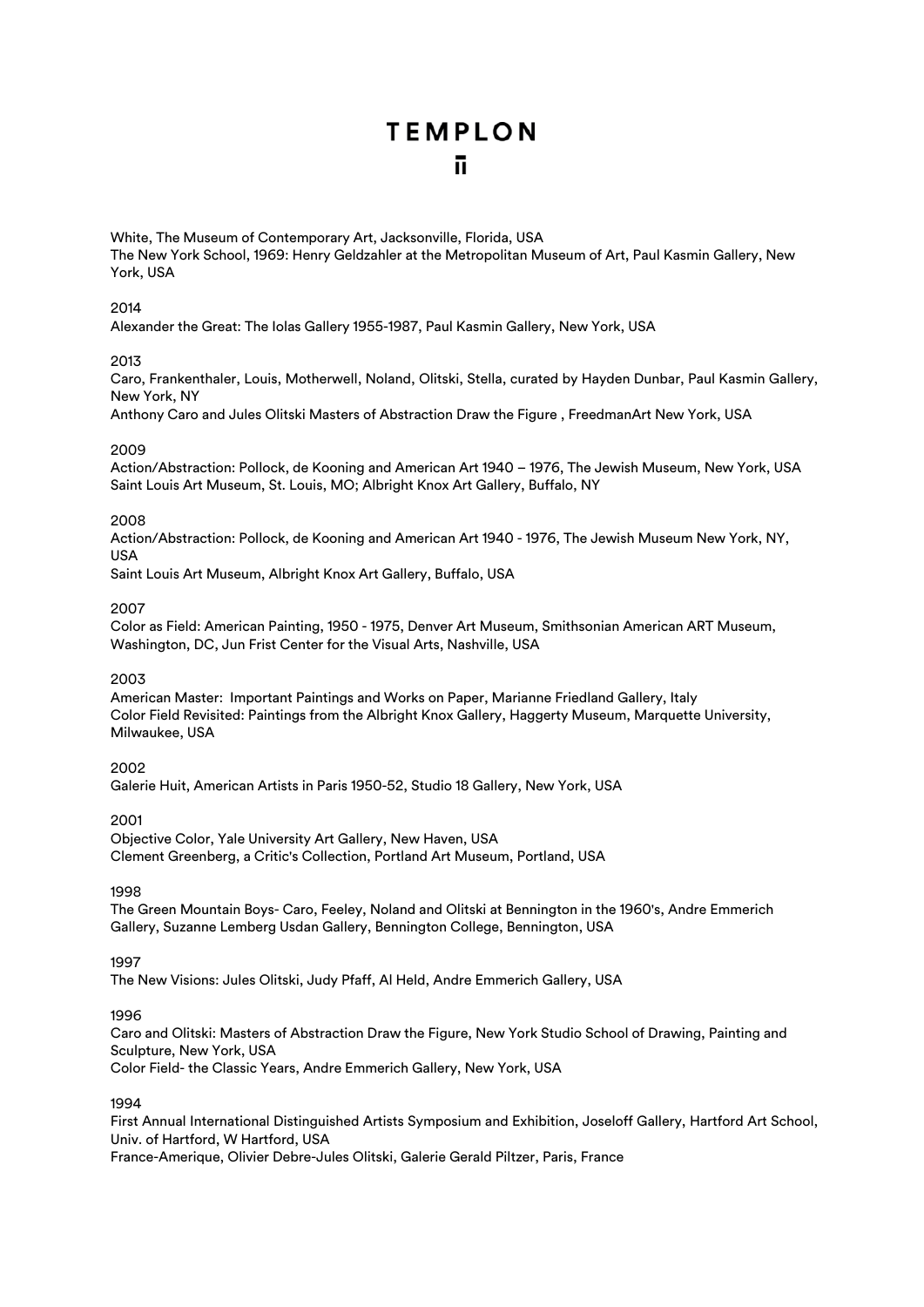1993

168 Annual Exhibition, National Academy of Design, New York, USA

## 1992

Slow Art Painting In New York Now, The Inst of Contemporary Art, Museum, Long Island City, USA Archives of American Art, Mailbox Exhibit and Auction, Smithsonian Institution, USA European and American Paintings and Sculptures 1870-1970, Australian National Gallery, Australia 1990

The Great Decade: The 1960's, A Selection of Paintings and Sculpture, Andre Emmerich Gallery, New York, USA

## 1989

Twentieth-Century Painting and Sculpture, Selections for the Tenth Anniversary of the East Building, The National Gallery of Art, Washington USA

## 1987

At the Cross Roads, Institute of Contemporary Art, University of Pennsylvania, Philadelphia, USA Contemporary Painting, Boca Raton Museum of Art, Boca Raton, USA Milton Avery Distinguished Professors Exhibition, Edith C. Blum Art Institute, Bard College, Avondale-on the Hudson, N.Y., USA

## 1986

An American Renaissance-Painting and Sculpture Since 1940, The Museum of Art, Fort Lauderdale, USA Definitive Statements, David Winton Bell Gallery, Brown University, Providence, USA Préfiguration Des Collections D'Art Contemporain De La Fondation Daniel Templon Sophiea-Antipolis, Paris, France

After Matisse, curated by Independent Curators Incorporated, New York, Queens Museum, Flushing USA; Chrysler Museum, Norfolk, Portland Museum of Art, Portland, en 1987 Bass Museum of Art, Miami Beach, The Phillips Collection, Washington, Dayton Art Institute, Dayton, Worcester Art Museum, Worcester

## 1985

Art Heritage at Hofstra, Hofstra University, Hempsted, Long Island, USA Pre Postmodern, Richard F. Brush Art Gallery, St. Lawrence U, Canton, USA Grand Compositions: Selections form the Collection of David Mirvish, the Fort Worth Art Museum, Forth Worth, USA

Selections from the William J. Hokin Collection, Museum of Contemporary Art, Chicago, USA American Abstract Painting, Margo Leavin Gallery, Los Angeles, USA

## 1984

Eighteen Artists at One West Fourth Street, Hebrew Union College, Jewish Institute of Religion, New York, USA

Arte Comtemporaneo Norteamericano, Coleccion David Mirvish, Embassy of USA in Madrid, Spain

## 1983

New York, New Art: Contemporary Paintings from New York Galleries, Delaware Art Museum, USA Early Works by Contemporary Masters: Caro, Francis, Frankenthaler, Gottlieb, Held, Louis, Noland, Olitski, Andre Emmerich Gallery, New York, USA

## 1982

Amerikanische Malerei: 1930-1980, (curated by Whitney Museum) Haus der Kunst, Munich, Germany A Private Vision: Contemporary Art From the Graham Gund Collections, Museum of Fine Arts, Boston

Drawings: New Directions, Summit Art Center, New Jersey, England American Artists Abroad 1900-1950, Washburn Gallery, USA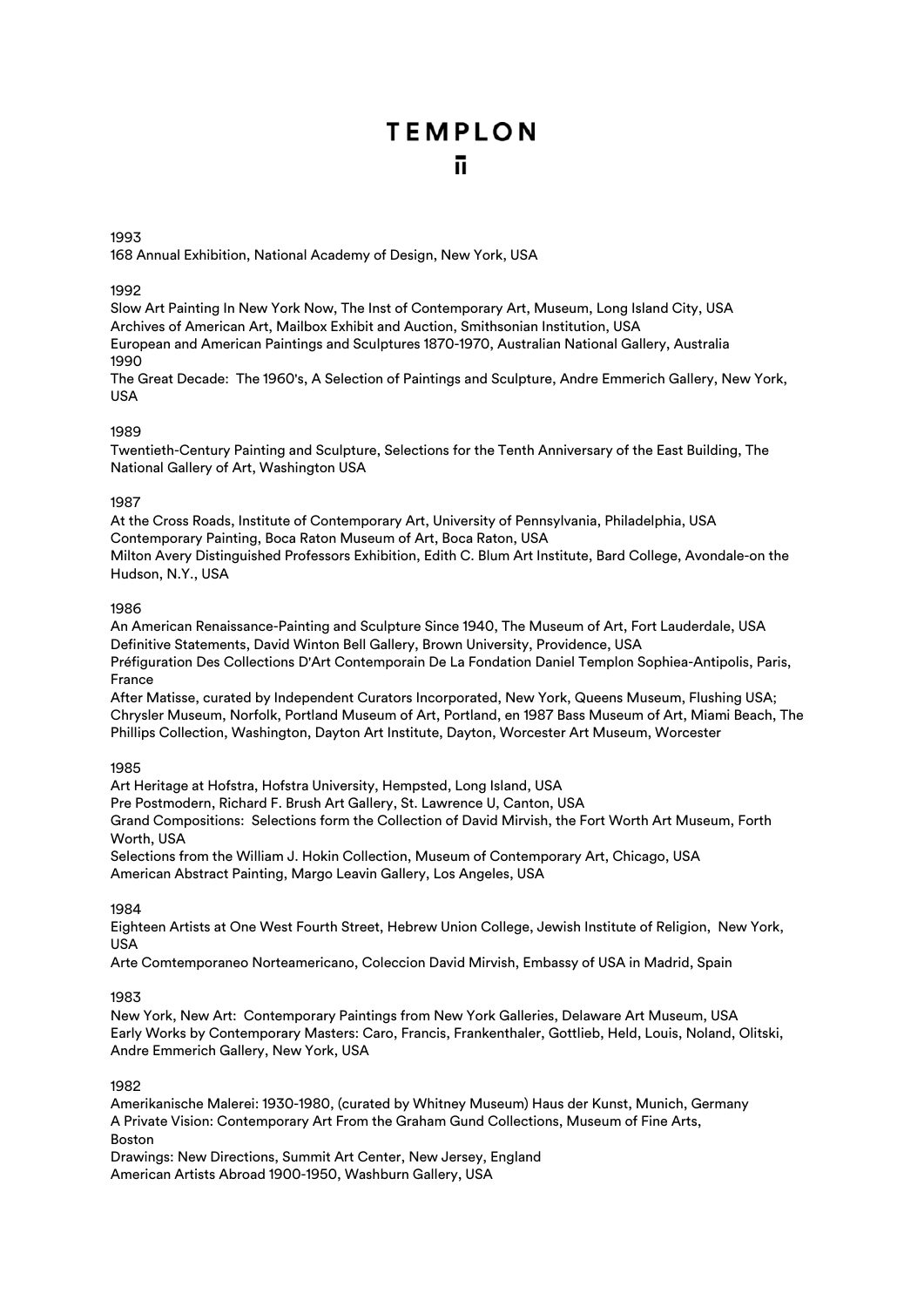Miro in America, Museum of Fine Arts, Houston, USA Art in Embassies Program, Embassy of USA in Cairo, Egypt, (1982-1984)

## 1981

Assoziationen zu Blau, Gimpel-Hanover & Andre Emmerich Galerie, Zurich, Switzerland Depuis la Couleur, 1958/1964, Centre d'Arts Plastiques Contemporains, Bordeaux, France Three Decades/Oil on Canvas, North Park National Bank, Dallas, collaboration with Andre Emmerich Gallery International Florida Artist,Ringling Museum of Art, Sarasota, USA An American Choice: The Muriel Kallis Steinberg Newman Collection, Metropolitan Museum of Art, New York, USA

## 1980

Five in Florida, SVC/Fine Arts Gallery, University of South Florida, Tampa, USA Aspects of the '70's: Painterly Abstraction, Brockton Art Museum, Brockton, USA L'Amerique aux Independants, 91e Exposition, Societe des Artistes, Grand Palais, Paris, France The Fifties: Aspects of Painting In New York, Hirshhorn Museum and Sculpture Garden, Washington, USA In Our Time, Collection HHK Foundation for Contemporary Art; Milwaukee Art Museum, en 1981 ; Contemporary Art Center, Cincinnati, Columbus Museum of Art, Virginia Museum of Fine Arts, Richmond, Krannert Art Museum, University of Illinois, Champaign, High Museum of Art, Atlanta, en 1982 University of Iowa Museum of Art, Iowa City, Iowa, Brooks Memorial Art Gallery, Memphis, University Art Museum, University of Texas, Austin,

Selected 20th Century American Self Portraits, Harold Reed Gallery, New York, USA Seven Works for Major Collections, Andre Emmerich Gallery, NY, USA

### 1979

Monumental Abstractions, Museum of Fine Arts, Boston, USA Art from Corporate Collection, Union Carbide Corporation Gallery, USA Images of the Self, Hampshire College Gallery, Amherst, USA A Century of Ceramics in the United States, 1878-1978, Everson Museum of Art, Syracuse, USA, Renwick Gallery of the National Collection of Fine Arts, Smithsonian Institution, Washington, Cooper-Hewitt Museum, New York, (1980) M. Knoedler and Co. Presents a Selection of Work in Los Angeles at Asher/Faure, USA Color Abstractions: Selections for the Museum of Fine Arts, Boston, Federal Reserve Bank of Boston Display Area, Boston, USA Mr. and Mrs. Eugene Schwartz Collection, Knoedler Gallery, New-York USA

## 1978

ART 9/78, Basel, Switzerland, June 14-19, 1978 Fifteen Sculptors in Steel around Bennington, 1963-1978, Park-McCullough House Association, North Bennington, USA Selected 20th Century American Nudes, Harold Reed Gallery, USA Three Hundred Years of American Art at the Chrysler Museum, Chrysler Museum at Norfolk, Virginia, USA

## 1977

Drawings of the '70's, Society for Contemporary Art, Art Institute of Chicago, USA New York the State of Art, the New York State Museum, Albany, USA A View of A Decade, Museum of Contemporary Art, Chicago, USA Critics Choice, Lowe Art Gallery, Syracuse, N.; Munson-Williams-Proctor Institute, Utica, USA

## 1976

American Color: 1961-1964, Visual Arts Museum, New York, USA

Painting and Sculpture Today-1976 Indianapolis Museum of Art, Indianapolis, USA New Works in Clay, Everson Museum of Art, Syracuse and Onondaga County, Syracuse; Edmonton Art Gallery,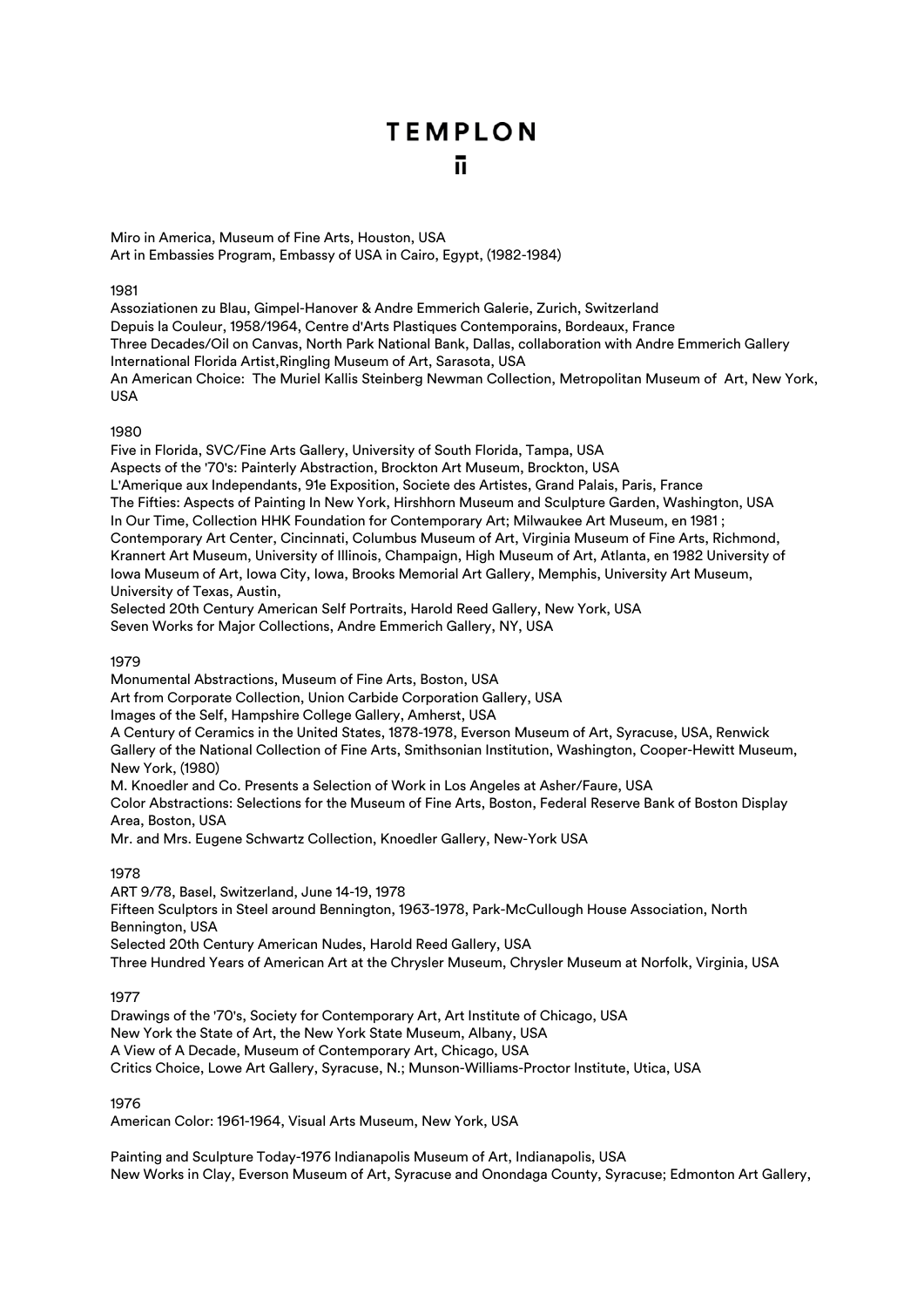Alberta, Canada, spring 1978 Aspects of Postwar Painting in America, Guggenheim Museum, New York, USA

## 1975

34th Biennial of Contemporary American Painting, The Corcoran Gallery of Art, Washington, USA American Abstract Painting, La Bertesca, Genève, Italy El Lenguaje del Color, Museo de Be-las Artes, Caracas, Venezuela

## 1974

The Great Decade of American Abstraction Modernist Art 1960-1970, The Museum of Fine Arts, Houston, USA Choice Dealers/Dealers' Choice, The New York Cultural Center partnership with Fairleigh Dickinson University, New York, USA Jules Olitski: Life Drawings, Corcoran Gallery of Art, Washington, USA Selected Works from the Collection of Carter Burden, Marlborough Gallery, USA The Basel Art Fair, Basel, Switzerland Painting and Sculpture Today, Indianapolis Museum of Art; Taft Museum, Cincinnati, USA Monumenta, Newport, USA Tenth Anniversary, The Aldrich Museum of Contemporary Art 1964-1974, The Aldrich Museum of Contemporary Art, Ridgefield, USA L'Art au Present, Palais Galliera (curated by Daniel Templon), Paris, France Biennale Internationale de la Gravure, Poland

## 1973

Whitney Biennial Exhibition, Whitney Museum of American Art, New York, USA Olitski, Museum of Fine Arts, Boston, USA, Albright-Knox Art Gallery, Buffalo, Whitney Museum of American Art, New York, American Drawings 1963-1973, Whitney Museum of American Art, New York, USA

Ten Years Ago...an Exhibition of Paintings from 1964, David Mirvish Gallery, Toronto, Ontario, Canada

## 1972

Color Painting, Amherst College, Amherst, USA

Abstract Painting in the '70's: A Selection, Museum of Fine Arts, Boston, USA

Masters of the Sixties, Edmonton Art Gallery, Edmonton, Alberta, Canada

Twentieth Century Prints from the Dartmouth Collection, organized by The History of Prints Seminar,

Department of Art, Hanover, Germany

Contemporary Art: The Collection of Dr. and Mrs. Joseph Gosman, University of Michigan Museum of Art, Ann Arbor, USA

## 1971

Color and Field: 1890-1970, The Dayton Art Institute, Dayton, The Cleveland Museum of Art, Cleveland, USA The Drawing Society National Exhibition, 1970, Exposition itinérante, 1970-1972, USA

Contemporary American Painting and Sculpture: Selections from the Collection of Mr and Mrs Eugene M. Schwartz, Milwaukee Art, USA

The Structure of Color, Whitney Museum of American Art, USA

Jules Olitski, University of Michigan Museum of Art, Ann Arbor, USA

The Deluxe Show, parrainé par The Menil Foundation, Houston, USA

The Vincent Melzac Collection, The Corcoran Gallery of Art, Washington, USA

Whitney Annual Exhibition of Contemporary American Painting,Whitney Museum of American Art, New York, USA

1970

69th Annual Exhibition of Contemporary American Painting, Whitney Museum of American Art, New York, USA

American Artists of the Nineteen-Sixties, Contennial Exhibition, Boston University, School of Fine and Applied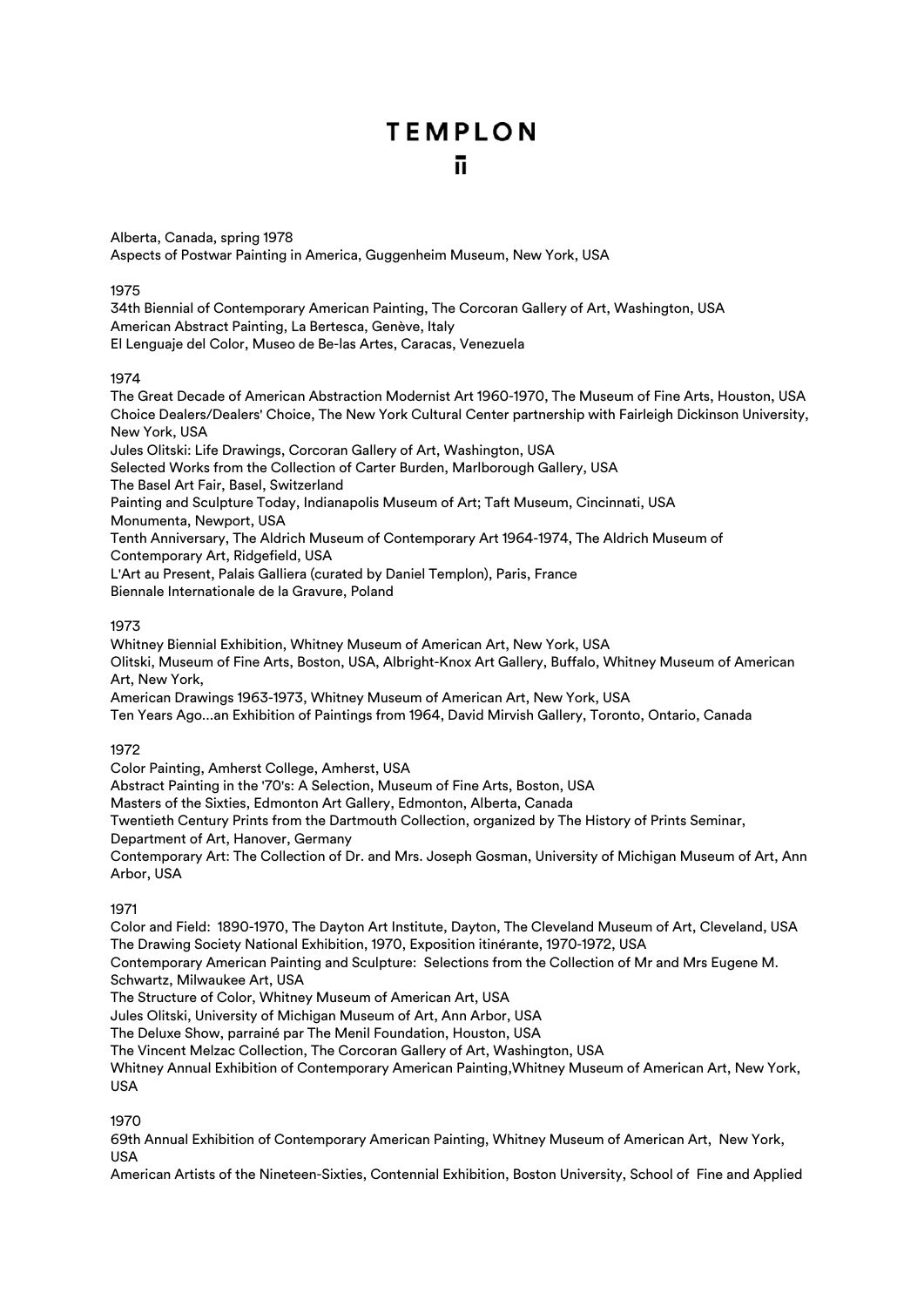### Arts, Boston, USA

Color, UCLA Art Galleries, University of California, Los Angeles, USA Contemporary Painting and Sculpture, Wellesley College Museum, Jewett Art Center, Wellesley, USA Giant Images of Today, Everson Museum of Art, Syracuse, USA 35th Annual Exhibition, Butler Institute of American Art, Youngstown, USA Two Generations of Color Painting, Institute of Contemporary Art, University of Pennsylvania, Philadelphia, USA Selections from the Mr. and Mrs. Robert A. Rowan Collection, Pasadena Art Museum, Pasadena, USA Painting and Sculpture Today, Contemporary Art Society and Indianapolis Museum of Art, Indianapolis, USA Color and Field: 1890-1970, Albright-Knox Art Gallery, Buffalo, USA

#### 1969

Contemporary American Painting and Sculpture from the Collection of Mr. and Mrs. Eugene Schwartz, Everson Museum, Syracuse; University Art Gallery, State University of New York en Albany, New York Painting and Sculpture: 1940-1970, The Metropolitan Museum of Art, New York, USA Painting in New York: 1944-1969, Pasadena Art Museum, Pasadena, USA 1969 Annual Exhibition of Contemporary American Painting, Whitney Museum of American Art, New York,

USA

## 1968

Whitney Annual Exhibition of Contemporary American Painting, Whitney Museum of American Art, New York Documenta IV, Kassel, Germany

Signals in the '60's, Honolulu Academy of Arts, Honolulu, Hawaii

L'Art Vivant, 1965-1968, Foundation Maeght, St. Paul-de-Vence, France

Twentieth Century American Art, Albert Pilavin Collection, USA

Selections from the Richard Brown Baker Collection, Art Galley, University of Notre Dame, Indiana, USA The Development of Modernist Painting: Jackson Pollock to the Present, Steinberg Art Gallery, Washington University Gallery of Art, St. Louis, USA

Concept, Vassar College Art Gallery, Poughkeepsie, USA

The Gosman Collection, Art Gallery of the University of Pittsburgh, Department of Fine Arts, Pittsburgh, USA American Art of the '60's, Toronto Private Collections, York University, Toronto, Canada

1967

30th Biennial Exhibition of Contemporary American Painting, The Corcoran Gallery of Art, Washington, USA Form, Color, Image, Detroit Institute of Arts, Detroit, USA

Ninth Tokyo Biennale, Tokyo, Japon

A Selection of Paintings and Sculptures from the Collections of Mr. and Mrs. Robert Rowan, University of California, Irvine; San Francisco Museum of Art, San Francisco, USA

Focus on Light, The New Jersey State Museum, Trenton, USA

Large-Scale American Paintings, The Jewish Museum, New York, USA

Torcuato di Tella International Prize Exhibition, Instituto Torcuato di Tella, Buenos Aires, Argentina

Art for Embassies, organized by the Washington Gallery of Modern Art, USA

## 1966

Frankenthaler, Noland, Olitski, New Brunswick Museum, St. John; The Norman Mackenzie Art Gallery, University of Saskatchewan, Regina; The Mendel Art Center, Saskatoon; The Confederation Art Gallery and Museum, Charlottetown, Prince Edward Island, Canada

XXXIII International Biennial Exhibition of Art, United States Pavilion, Venice, USA

1965

Three American Painter (Noland, Olitski and Stella), Fogg Art Museum, Harvard University, Cambridge; Pasadena Art Museum, Pasadena

Ausstellung Signale, Kunsthalle, Basel, Switzerland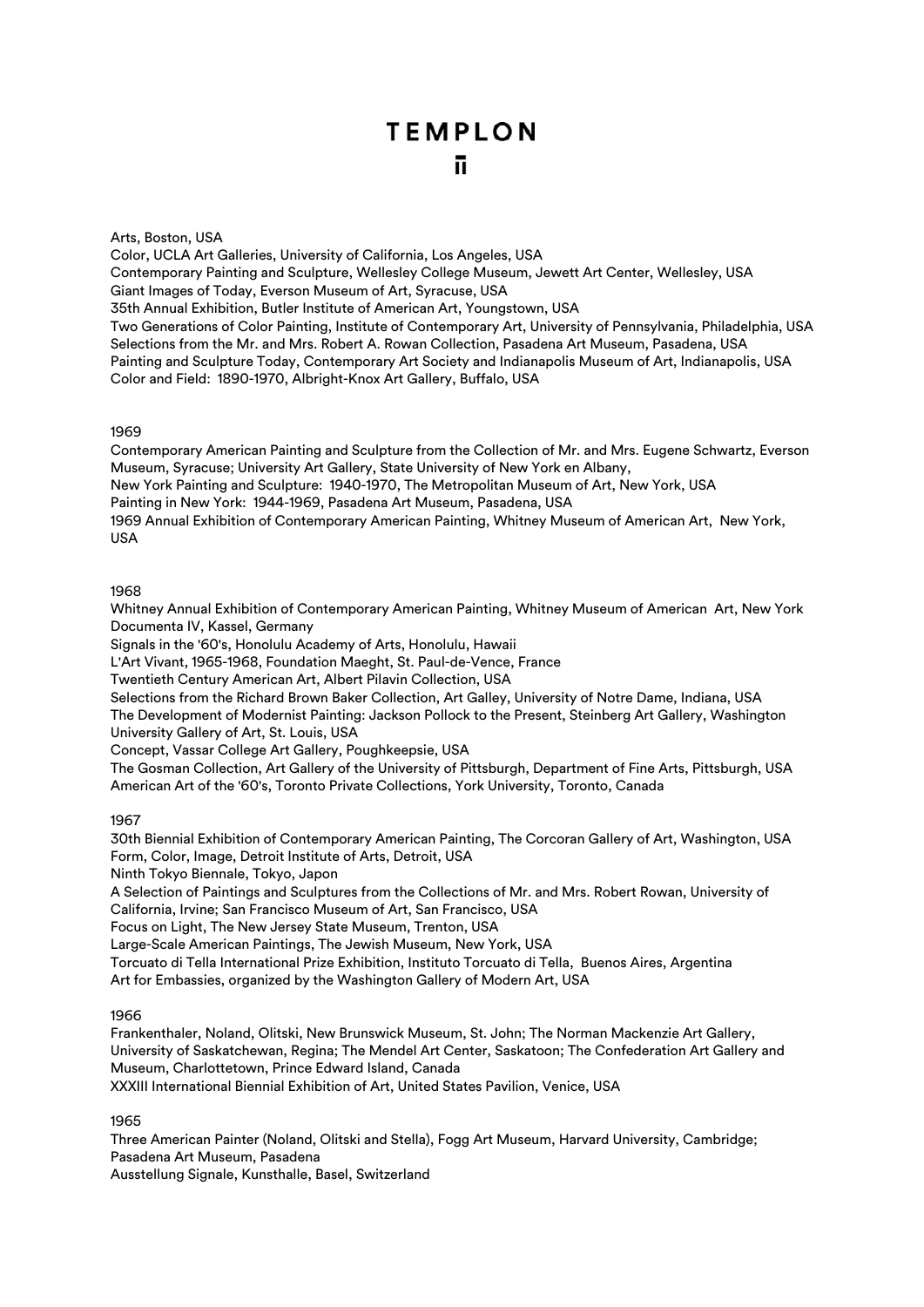1964

New Directions in American Painting, Organized by Rose Art Museum, Brandeis University, Waltham, Munson-Williams-Proctor Institute, Utica; Isaac Delgado Museum of Art, New Orleans; Atlanta Art Association, Atlanta; J.B. Speed Art Museum, Louisville, Museum, Indiana University, Bloomington, Washington University, St. Louis, Detroit Institute of Arts

67th Annual American Exhibition, The Art Institute of Chicago, Chicago

The Atmosphere of 1964, Institute of Contemporary Art, University of Pennsylvania, USA

Post Painterly Abstraction, Los Angeles County Museum of Art, Los Angeles, USA American Drawings, 1964, The Solomon Guggenheim Museum, N.Y

1963

Recent Acquisitions, Museum of Modern Art, New York, USA Whitney Annual Exhibitions of Contemporary American Painting, Whitney Museum of American Art, New York, USA Three New American Painters: Louis, Noland Olitski, Norman Mackenzie Art Gallery, University of Saskatchewan, Regina, Canada Aspects of 20th Century Painting, Worcester Art Museum, Worcester, England

The Formalists, The Washington Gallery of Modern Art, Washington, USA

Directions: American Painting, San Francisco Museum of Art, San Francisco, USA

1961

The 1961 Pittsburgh International Exhibition of Contemporary Painting and Sculpture, Department of Fine Arts, Carnegie Institute, Pittsburgh, USA

# SELECTED PUBLIC COLLECTIONS

Albright Knox Art Gallery, Buffalo, USA Aldrich Museum of Contemporary Art, Ridgefield, USA Art Gallery of Alberta, Edmonton, Alberta, Canada Art Gallery of Ontario, Toronto, Ontario, Canada The Art Institute of Chicago, Chicago, USA David Winton Bell Art Gallery, Brown Univ. Providence, USA Beth Tzedek Congregation, Toronto, Ontario, Canada Boca Raton Museum of Art, Boca Raton, USA The Luther W. Brady Gallery George Washington Univ. Washington, USA Brooklyn Museum, Brooklyn, USA The Butler Institute of American Art, Youngstown, USA Chrysler Museum, Norfolk, USA Cincinnati Art Museum, Cincinnati, USA Corcoran Gallery of Art, Washington, USA Cranbrook Art Museum, Bloomfield Hills, USA The Currier Gallery of Art, Manchester, USA The Dallas Museum of Art, Dallas, USA Davis Museum and Cultural Center, Wellesley College, Wellesley, USA Dayton Art Institute, Dayton, USA Denver Art Museum, Denver, Co The Detroit Institute of the Arts, Detroit, USA Everson Museum of Art, Syracuse, USA Fogg Art Museum, Cambridge, England Solomon R. Guggenheim Museum, New York, USA Hirshhorn Museum and Sculpture Garden, Washington, USA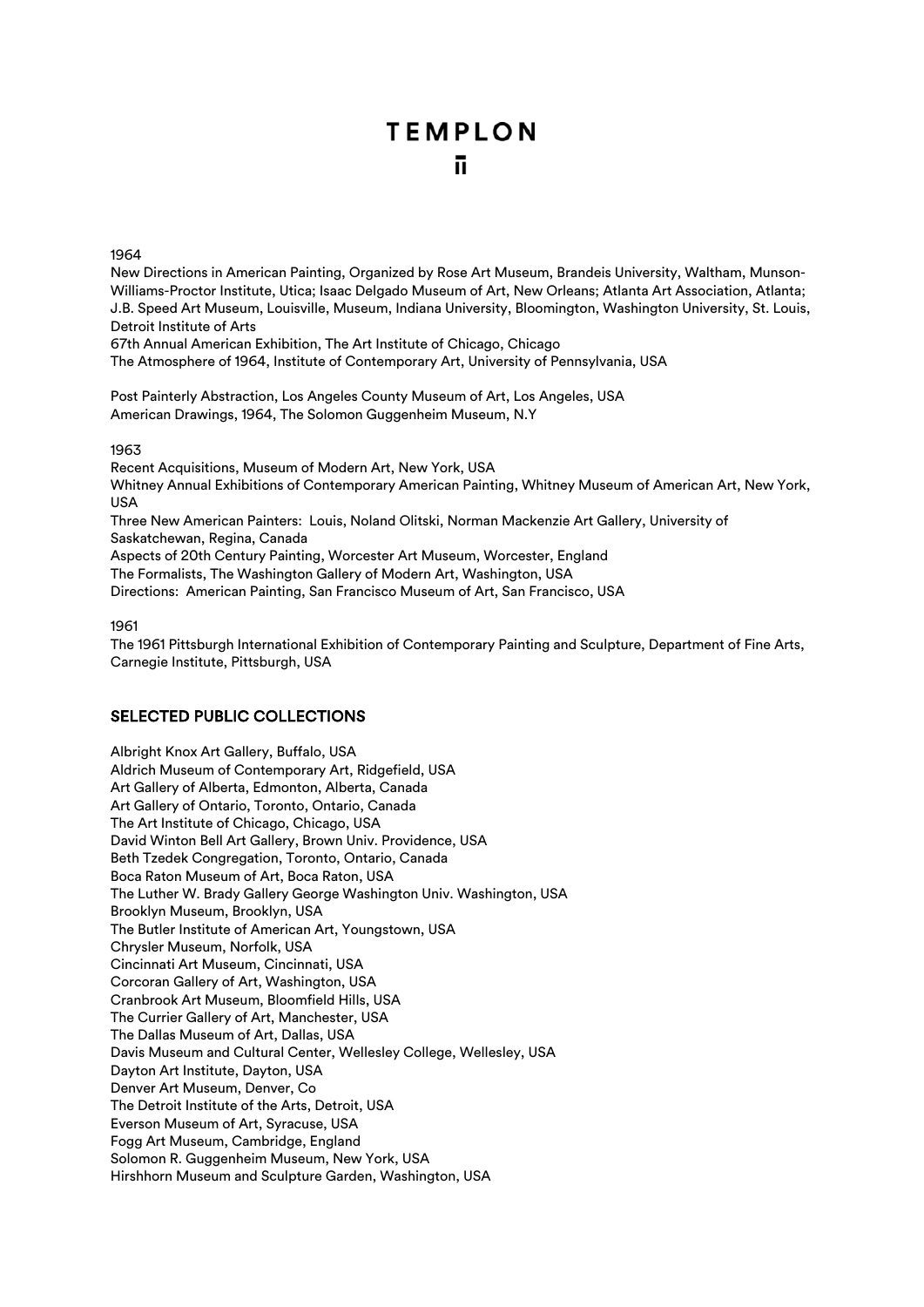Hood Museum of Art, Dartmouth College, Hanover, USA The Israel Museum, Jerusalem, Israel The Joseloff Gallery, Hartford Art School, Hartford, USA The Cyrus and Myrtle Katzen Museum American University, Washington, USA The Kemper Museum, Kansas City, USA Krannert Art Museum, Universtiy of Illinois at Urbana-Champaign, USA Kunstmuseum Nordrhein-Westfalen, Dusseldorf, Germany Mendel Art Gallery, Saskatoon, Saskatchewan, Canada The Metropolitan Museum of Art, New York, USA Middlebury College Museum of Art, Middlebury, USA Milwaukee Art Museum, Milwaukee, Wi, USA MIT List Visual Arts Center, Cambridge, England Musee d'Art Contemporain de Lyon, Lyon, France Musee d'Art Moderne et d'Art Contemporain, Nice, France Musee National du Chateau de Jau, Perpignan, France Museum Moderner Kunst Stiftung Ludwig, Vienna, Austria Museum of Art, Fort Lauderdale, USA Museum of Art, Seoul, Korea Museum of Conteporary Art, Los Angeles, California, USA Museum of Contemporary Art, Miami, USA Museum of Conteporary Art, Sydney, Australia Museum of Fine Arts, Boston, USA Museum of Fine Arts, Houston, USA Museum of Modern Art, New York, USA National Academy Museum, New York, USA National Gallery of Art, Washington, USA National Gallery of Australia, Parkes, Australia National Gallery of Canada, Ottawa, Ontario, USA The Nelson-Atkins Museum of Art, Kansas City, USA Neuberger Museum of Art, Purchase College, State University of New York, USA Neues Museum Weserburg Bremen, Germany Pennsylvania Academy of the Fine Arts, Philadelphia, USA Portland Art Museum, Portland, USA Portland Museum of Art, Portland, USA Princeton University Art Museum, Princeton, USA The Rose Art Museum, Waltham, USA San Francisco Museum of Modern Art, San Franciso, USA Seattle Art Museum, Seattle, USA Sheldon Memorial Art Gallery, University of Nebraska, Lincoln, USA Smith College Museum of Art, Northampton, USA Storm King Art Center, Mountainville, New York, USA Tate Modern, London, England Tel Aviv Museum, Tel Aviv, Israel Thorne Sagendorph Art Gallery, Keene State College, Keene, USA Uffizi Portrait Gallery, Florence, Italy Wadsworth Athenaeum, Hartford, USA Walker Art Center, Minneapolis, USA Washburn Arts, Gallaudet University, Washington, USA Whitney Museum of American Art, New York, USA Yale University Art Gallery, New Haven, USA The Jane Voorhees Zimmerlie Art Museum, Rutgers Univ, New Brunswick, USA